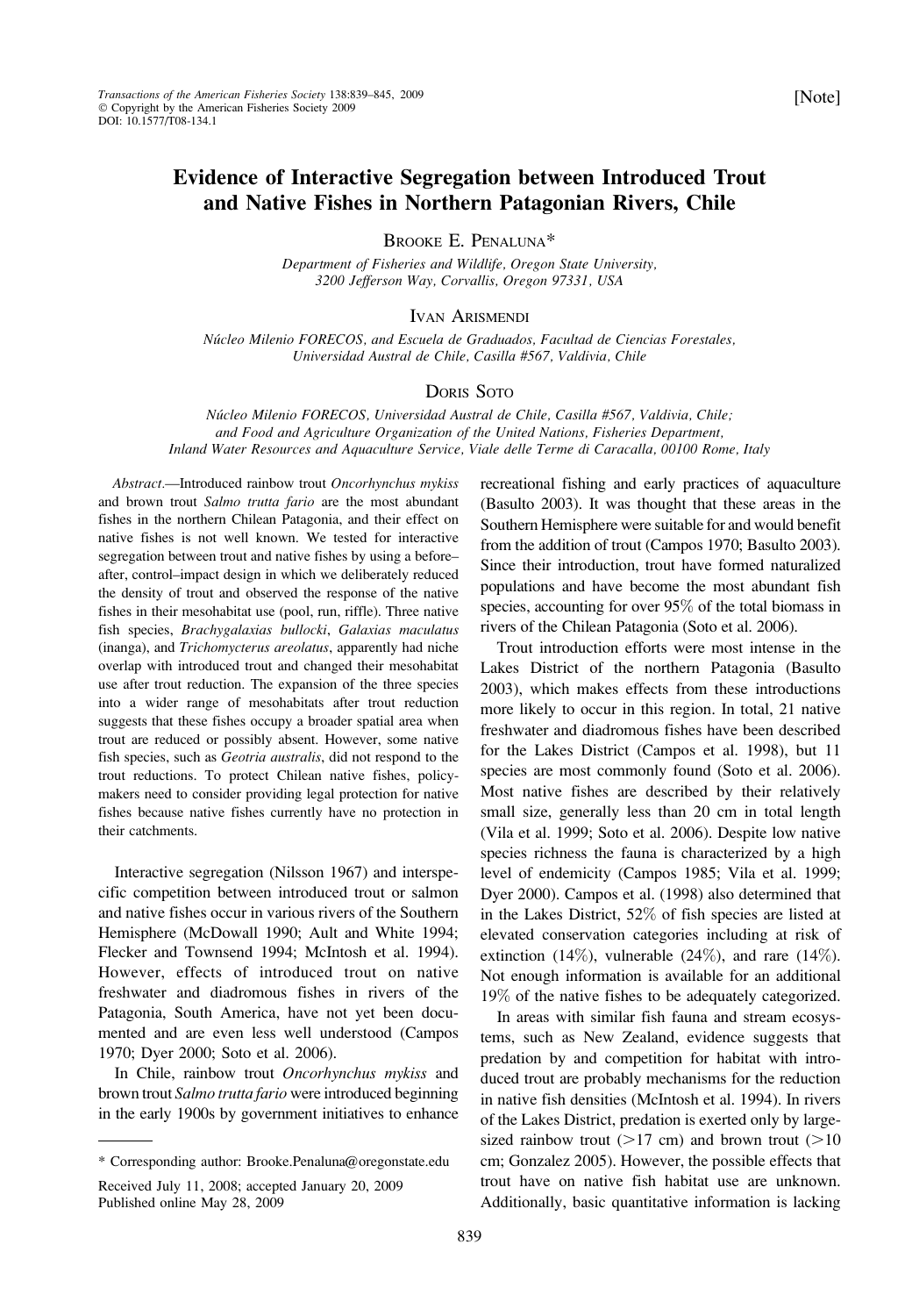

FIGURE 1.—Lakes District in northern Chilean Patagonia, with locations of the Bueno River catchment and letter indications of treatment (tmt) and reference (ref) rivers. Inset shows location of study region in Chile.

that would describe habitat conditions suitable for each native species (Pascual et al. 2002). Many potential ecological effects would be most easily measured if there were data on native fishes before the introduction of trout. Unfortunately, little information exists relating to native Chilean fishes before trout introduction.

Thus, our goal was to provide preliminary information that would quantify habitat use for native fishes by decreasing the nonnative trout density levels in a natural river stretch in the Lakes District of the northern Chilean Patagonia. We could then test for interactive

segregation between trout and native fishes by reducing the density of trout and observing the response of the native fishes. We hypothesized that the responses of native fishes to the reduction in trout density in a river stretch would reveal the preferred habitat for each native fish species.

#### Methods

Study sites.—We selected two rivers (Figure 1) from the Bueno River watershed  $(40^{\circ}10^{\prime}S, 73^{\circ}08^{\prime}W)$ ; these rivers sustain the highest richness (eight species) and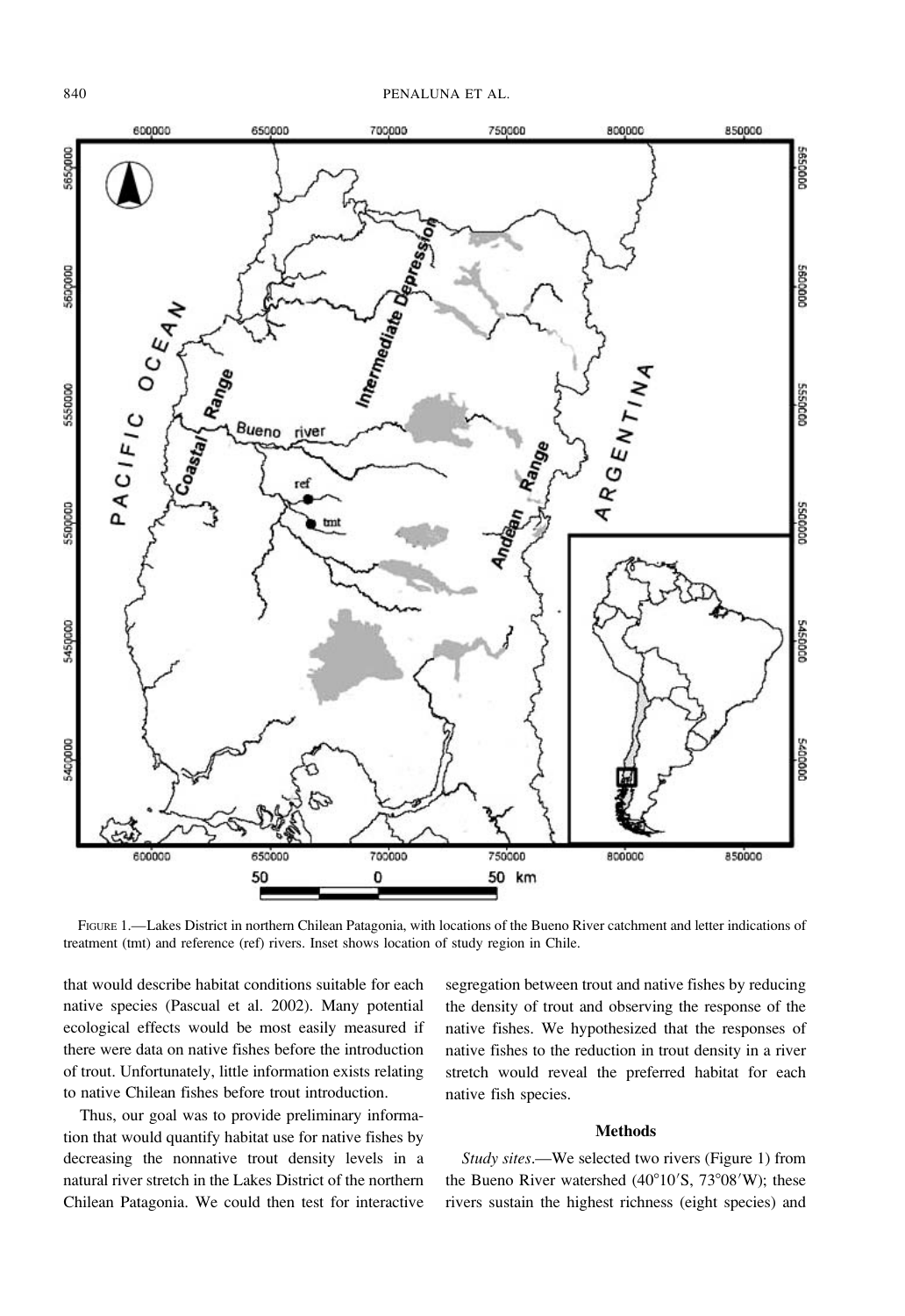| Site                       | Mesohabitat       | Depth<br>(m) | Flow<br>$(m^3/s)$ | Area<br>(m <sup>2</sup> ) | Velocity<br>(m/s) | Temperature<br>$(^{\circ}C)$ | Conductivity<br>$(\mu S/cm)$ | pH  | Transparency |
|----------------------------|-------------------|--------------|-------------------|---------------------------|-------------------|------------------------------|------------------------------|-----|--------------|
| Reference before reduction | Pool $(n=37)$     | 0.33         |                   | 16.0                      | 0.1               | 15.0                         | 146.4                        | 7.6 | 3.6          |
|                            | Rapids $(n = 10)$ | 0.15         |                   | 8.9                       | 0.4               | 14.5                         | 150.7                        | 7.7 | 3.1          |
|                            | Run $(n = 16)$    | 0.15         |                   | 15.1                      | 0.2               | 14.8                         | 141.5                        | 7.7 | 3.3          |
|                            | Mean              | 0.25         | 0.03              | 14.7                      | 0.1               | 14.9                         | 145.8                        | 7.6 | 3.4          |
| Reference after reduction  | Pool $(n=40)$     | 0.47         |                   | 11.9                      | 0.0               | 11.7                         | 171.4                        | 6.9 | 2.6          |
|                            | Rapids $(n = 12)$ | 0.11         |                   | 11.3                      | 0.4               | 11.6                         | 171.3                        | 6.9 | 2.5          |
|                            | Run $(n = 16)$    | 0.13         |                   | 21.9                      | 0.1               | 11.8                         | 171.6                        | 6.9 | 2.5          |
|                            | Mean              | 0.33         | 0.02              | 14.1                      | 0.1               | 11.7                         | 171.4                        | 6.9 | 2.5          |
| Treatment before reduction | Pool $(n=20)$     | 0.26         |                   | 14.6                      | 0.0               | 14.0                         | 237.4                        | 7.6 | 4.2          |
|                            | Rapids $(n = 15)$ | 0.27         |                   | 11.1                      | 0.7               | 13.5                         | 239.3                        | 7.1 | 3.8          |
|                            | $Run (n = 15)$    | 0.34         |                   | 23.0                      | 0.1               | 13.4                         | 241.3                        | 7.3 | 3.9          |
|                            | Mean              | 0.28         | 0.05              | 16.1                      | 0.3               | 13.7                         | 239.1                        | 7.4 | 4.0          |
| Treatment after reduction  | Pool $(n = 24)$   | 0.30         |                   | 17.5                      | 0.1               | 12.4                         | 225.6                        | 6.9 | 2.6          |
|                            | Rapids $(n = 20)$ | 0.29         |                   | 11.0                      | 0.6               | 12.2                         | 226.3                        | 6.9 | 2.6          |
|                            | $Run (n = 20)$    | 0.26         |                   | 21.0                      | 0.1               | 12.2                         | 226.3                        | 6.9 | 2.5          |
|                            | Mean              | 0.28         | 0.04              | 16.6                      | 0.3               | 12.3                         | 226.0                        | 6.9 | 2.5          |

TABLE 1.—Mean characteristics of reference and treatment rivers in the northern Chilean Patagonia from January to April 2005. Mean values are in bold text.

density levels of native fishes in the Lakes District of the northern Chilean Patagonia (Soto et al. 2006). The climate of the study area is rain-dominated (1,200 mm/ year), and the area is classified as a mesotemperate and humid bioclimate (Amigo and Ramirez 1998). The typical streamflow for this area is at a maximum in winter (June to August) and a minimum in summer (February to April; Niemeyer and Cereceda 1984). Also, the two study rivers have similar physiography, geology, soil, and slope characteristics  $\left($  < 10% incline) and they have no physical barriers to fish movement.

Our study was performed under natural field conditions in segments of the two study rivers, one as a reference river and the other a treatment river, which were located approximately 10 km upstream from their downstream union. Each segment was approximately 70 m in length,  $100 \text{ m}^2$  in area, and located at 50-m elevation. Both segments were blocked with 2-mm-mesh netting for the duration of the experiment, which prevented fish movement out of the segment. Block nets were cleaned regularly due to plant litter buildup.

Our experimental study was designed as a before– after, control–impact (BACI) manipulation (Stewart-Oaten et al. 1986). The reference and treatment rivers naturally displayed a reduction in native fish density from the before to after observations. Thus, we can assume that the effects seen in our study are specifically due to the reduction of the trout species and not from a decrease in overall fish density. We sampled the reference and treatment rivers eight times (four times before trout reduction in the treatment river and four times after trout reduction) during daylight in the summer of 2005 (January through April). Before trout reduction our four sampling times were 10 d apart

in January and February. After trout reduction, our four sampling times in March and April were 4 d, 10 d, 20 d, and 1 month after the initial reduction. We estimated fish abundance using single-pass electrofishing with a Smith-Root Model 12B backpack electrofisher (Vancouver, Washington), which probably was an underestimation of population abundance and an overestimation of removal efficiency (e.g., Rosenberger and Dunham 2005).

In each river segment, we identified different mesohabitat units (riffle, run, and pool) classified by Hawkins et al. (1993) and river characteristics each time that we sampled for fishes (Table 1). The number of mesohabitat units sampled in each river varied from 13 to 18 between sampling sessions. River characteristics included water velocity, which was measured using a current meter (Hydro-Bios 445 500–033, Kiel, Germany). Mean water depth was measured using a meter stick, and water flow was calculated using the mid-section method. Water temperature (Thermo Orion 830A, Waltham, Massachusetts), conductivity (Thermo Orion 130A), and pH (Thermo Orion 265A) were measured using handheld field meters. Water transparency was observed on a point scale, with 1 being clear and 5 being opaque. Riffle mesohabitat was described by shallow, lower-gradient sections with moderate current velocity over cobble-like substrate. Run mesohabitat was defined by shallow water flowing at a slow-to-moderate velocity over a variety of substrates. Pool mesohabitat was identified by slow sections with nearly flat water surface gradient. In each river segment we determined species presence, species density, and the size (total length, cm) of captured individuals for each mesohabitat unit. After each sampling period, we returned all native species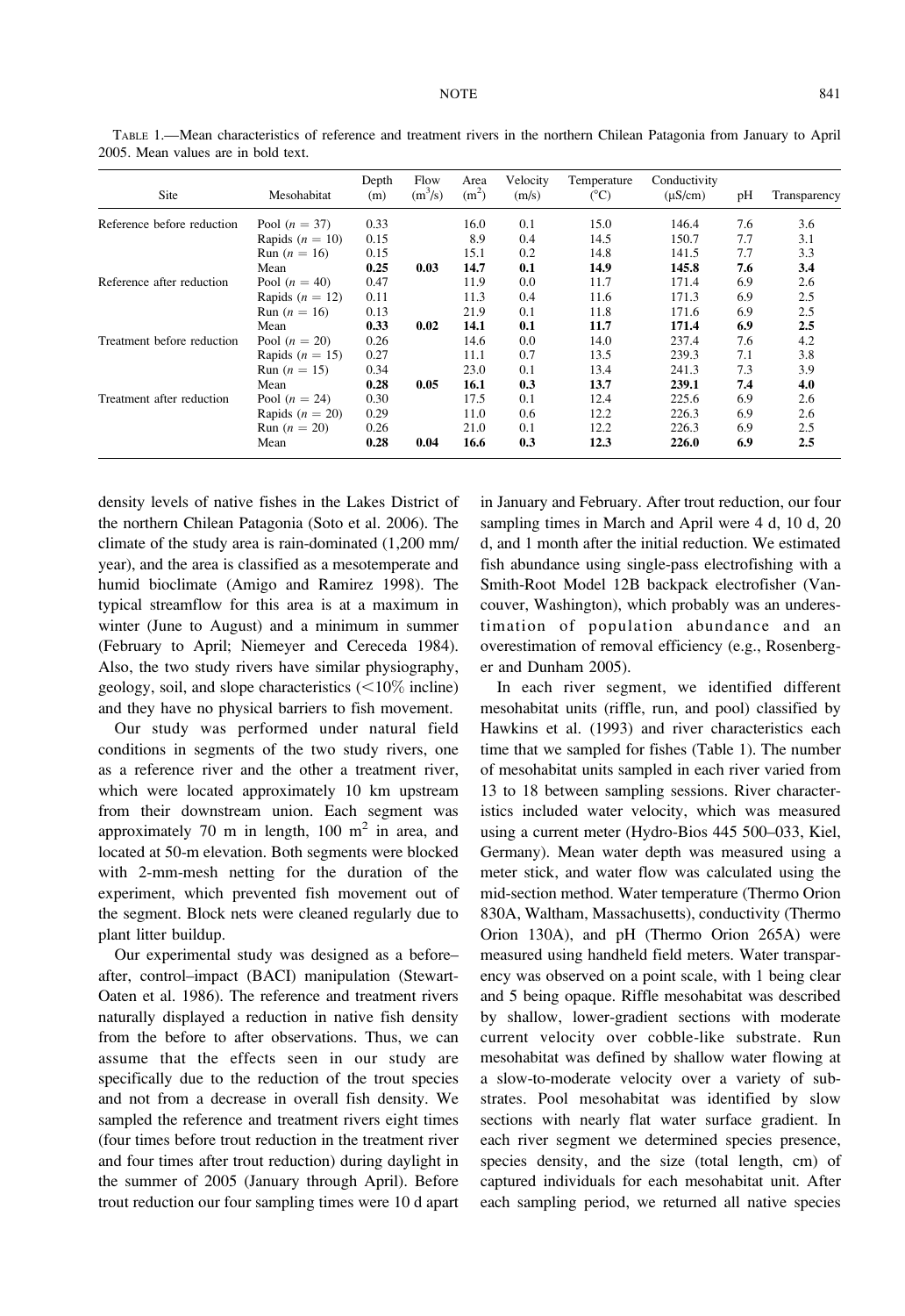TABLE 2.—Classification of fishes in the northern Chilean Patagonia from January to April 2005, with pooled chi-square goodness-of-fit test results for select native fishes, comparing before trout reduction (expected) and after trout reduction (observed) patterns of mesohabitat use (Bonferroni-adjusted  $\alpha = 0.0125$ ; significant P-values are in bold text; ref = reference; tmt  $=$  treatment).

| <b>Species</b>              | Origin        | Conservation<br>category | Size range<br>(cm) | Mean size<br>(cm) | Chi-square<br>test df | Chi-square<br>test, ref river |  |
|-----------------------------|---------------|--------------------------|--------------------|-------------------|-----------------------|-------------------------------|--|
| Native<br>Geotria australis |               | Unlisted                 | $4.0 - 11.0$       | 8.8               |                       | 4.5                           |  |
| Cheirodon australe          | Endemic       | Not at risk              | $2.3 - 6.7$        | 4.5               |                       |                               |  |
| Trichomycterus areolatus    | <b>Native</b> | Vulnerable               | $2.0 - 11.0$       | 7.2               | ↑                     | 175.79                        |  |
| Galaxias maculatus          | Native        | Not at risk              | $2.0 - 10.0$       | 5.4               | ↑                     | 199.79                        |  |
| Galaxias platei             | Endemic       | Vulnerable               | $4.0 - 10.6$       | 6.1               |                       |                               |  |
| Brachygalaxias bullocki     | Endemic       | Undetermined             | $1.5 - 10.0$       | 3.7               |                       | 368.84                        |  |
| Brown trout                 | Introduced    | Unlisted                 | $2.0 - 37.0$       | 13.1              |                       | 1.13                          |  |
| Rainbow trout               | Introduced    | Unlisted                 | $3.0 - 29.0$       | 9.3               |                       | 3.06                          |  |

back into their respective mesohabitat units. Trout also were returned to their respective mesohabitat units, except in the treatment river when they were removed after the trout reduction phase of the study.

Data analysis.—Fish abundance was assessed based on the number of individuals captured per specific mesohabitat unit for each species. The fish abundance data were analyzed using Statistica 6.0 software (StatSoft, Tulsa, Oklahoma). We used nonparametric chi-square goodness-of-fit analysis on the fish count data to determine differences between expected (before trout reduction) and observed (after trout reduction) patterns of mesohabitat use for four native fish species and both trout species (Table 2). Galaxias platei and Cheirodon australe were found in too few numbers in the treatment river to be included in the chi-square analysis.

When chi-square tests resulted in significant differences between mesohabitat use before and after trout reduction, we used Jacobs' (1974) selectivity index D, a modification of Ivlev's electivity index, as a nonstatistical indication of where differences between mesohabitat use and availability of mesohabitat units occurred. The index is calculated as:

$$
D = (r - p)/(r + p - 2rp),
$$

where  $r$  is the proportion of individuals of one species observed in a particular mesohabitat and  $p$  is the proportion of a given mesohabitat to total available stream habitat. To ensure that our statistical test results would be considered to be significant at an  $\alpha$  of 0.05, we made a Bonferroni's adjustment (four tests, 2 df) resulting in an adjusted  $\alpha$  of 0.0125. Trout density  $(fish/m<sup>2</sup>)$  was assessed based on the number of individuals per stream reach using eight values for the reference river, four values for the treatment river before trout reduction, and four values for the treatment river after trout reduction.

## **Results**

A total of eight fish species were captured from the families Petromyzontidae, Characidae, Trichomycteridae, Galaxiidae, and Salmonidae (Table 2). In both rivers, introduced brown trout and rainbow trout were present. In the reference river, five native fishes were captured, including Brachygalaxias bullocki, Galaxias maculatus, Galaxias platei, Geotria australis (captured only as juveniles in ammocoetes and metamorphous stages), and Cheirodon australe. In the treatment river, six native fishes were captured including the previously listed five species and Trichomycterus areolatus. The percent of total area represented by the three mesohabitat units in each river were (1) reference river: riffle  $(24\%)$ , run  $(27\%)$ , and pool  $(49\%)$ ; and  $(2)$ treatment river: riffle  $(31\%)$ , run  $(31\%)$ , and pool (38%). In the reference river, trout density was 0.46  $\pm$ 0.08 fish/m<sup>2</sup> (mean  $\pm$  SD) for the duration of the study. In the treatment river, trout density before reduction was 1.01  $\pm$  0.09 fish/m<sup>2</sup> and 0.21  $\pm$  0.03 fish/ $m^2$  after trout reduction. Trout densities were manually reduced by an estimated 79% because complete removal was not possible.

Native fishes and trout in the reference river did not change their mesohabitat use during the study (chisquare analysis; Table 2). Jacobs'  $D$  ranges from  $-1$ , which indicates complete avoidance of mesohabitat, to þ1, which indicates exclusive use of mesohabitat. Jacobs' D also indicated that B. bullocki used all mesohabitats during the duration of the study (before reduction:  $pool = 0.76$ , run  $= 1.00$ , riffle  $= 0.52$ ; after reduction:  $pool = 1.00$ ,  $run = 1.00$ , riffle  $= 0.80$ ), as did G. maculatus (before reduction: pool = 0.51, run = 0.90, riffle  $= 0.67$ ; after reduction: pool  $= 0.69$ , run  $=$ 1.00, riffle  $= 0.80$ ). In the treatment river, however, B. bullocki, G. maculatus, and T. areolatus changed their mesohabitat use after trout reduction (Figure 2). Galaxias maculatus changed their habitat use within 4 d after trout reduction (chi-square  $= 7.75$ , df  $= 2$ , P <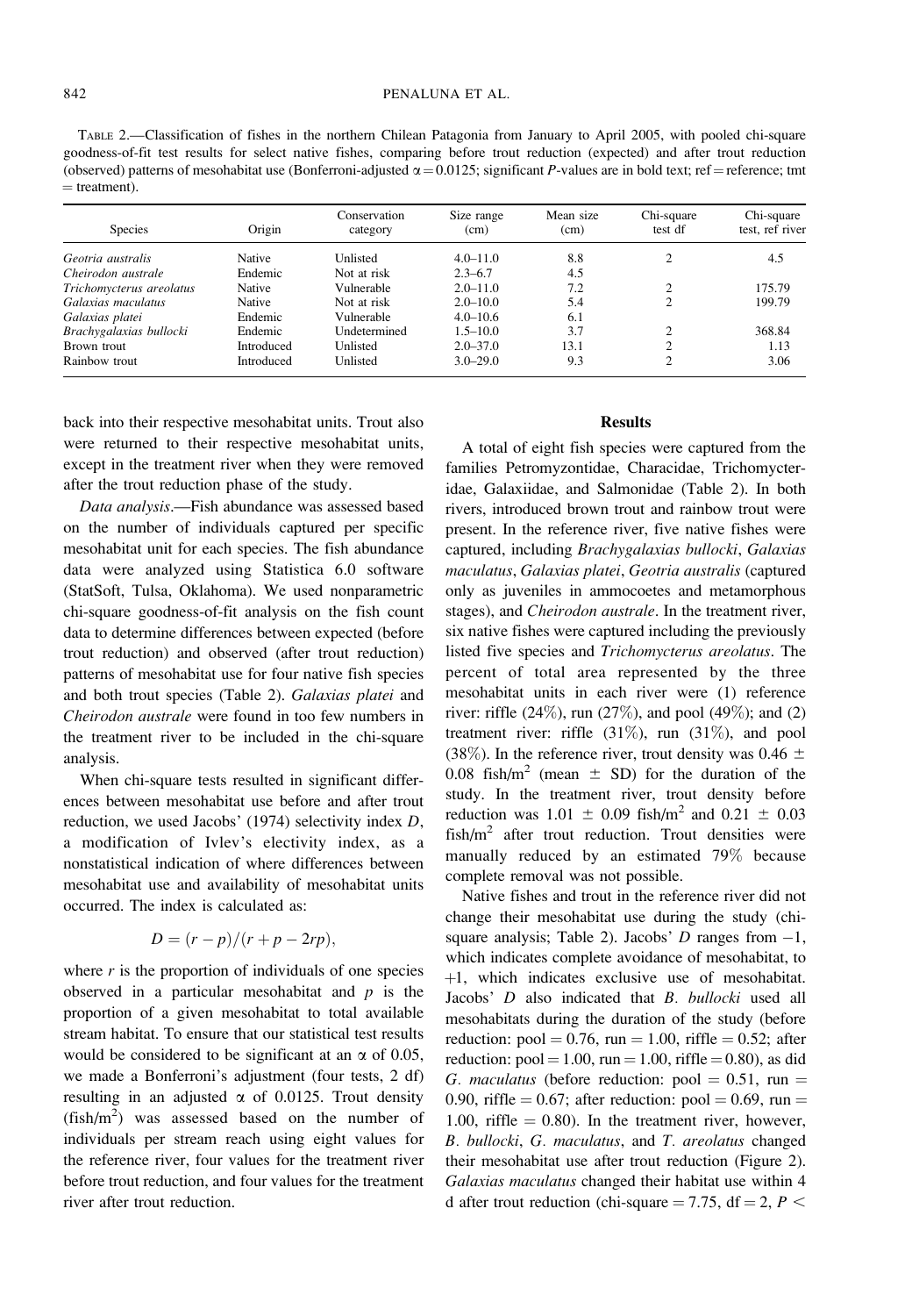| <b>Species</b>                          | Ref<br>river $n$ | $P$ -value.<br>ref river | Chi-square test,<br>tmt river | Tmt<br>river $n$ | $P$ -value,<br>tmt river |
|-----------------------------------------|------------------|--------------------------|-------------------------------|------------------|--------------------------|
| Pouched lamprey Geotria australis       | 96               | 0.92                     | 4.5                           | 8                | 0.11                     |
| Pocha Cheirodon austral                 |                  |                          |                               |                  |                          |
| Pencil catfish Trichomycterus areolatus |                  |                          | 175.79                        | 32               | < 0.0001                 |
| Inanga Galaxias maculates               | 80               | 0.39                     | 199.79                        | 226              | $<$ 0.0001               |
| Tollo Galaxiais platei                  |                  |                          |                               |                  |                          |
| Puye Brachygalaxias bulloci             | 142              | 0.13                     | 368.84                        | 60               | $<$ 0.0001               |
| Brown trout                             | 13               | 0.51                     | 1.13                          | 10               | 0.57                     |
| Rainbow trout                           | 12               | 0.41                     | 3.06                          | 28               | 0.22                     |

0.02); B. bullocki changed their habitat use within 10 d after trout reduction (chi-square  $= 10.79$ , df  $= 2$ , P  $<$ 0.0045); and  $T.$  areolatus changed their habitat use within 20 d after trout reduction (chi-square  $= 175.79$ ,  $df = 2$ ,  $P < 0.0001$ ). Before trout reduction in the treatment river, B. bullocki predominately used run mesohabitats and avoided riffles and pools, but after trout reduction puye occupied riffle, run, and pool mesohabitats. Galaxias maculatus inhabited runs followed by pools and avoided riffle mesohabitats before trout reduction in the treatment river, whereas after trout reduction G. maculatus used all mesohabitats with preferential order as run, pool, and riffle. Trichomycterus areolatus mainly used riffle mesohabitats in the treatment river before trout reduction and avoided runs and pools. However, after trout reduction, T. areolatus substantially occupied mainly runs and a smaller amount of riffles while still avoiding pools.

### Discussion

Despite the intrinsic limitations of our BACI field experiment (e.g., lack of spatial replication), our results show a change in mesohabitat use by B. bullocki, G. maculatus, and T. areolatus, which suggests that trout restrict the mesohabitat range of these native fishes, leading to interactive segregation during the austral summer. This change in mesohabitat use is most likely because B. bullocki, G. maculatus, and T. areolatus have more of a niche overlap with trout than do other native fishes, such as G. australis, which did not display changes in mesohabitat use. The results of our study are in agreement with the idea that interspecific competition is the driving factor for determining fish hierarchy at the mesohabitat scale (Fausch et al. 1994).

Results from field experiments, such as our study, account for natural and stochastic forces occurring in real ecosystems. However, field experiments have limitations because it can be difficult to separate measured effects from individually occurring natural conditions and interactions. For example, in our study indirect effects from species assemblage interactions (Wooton 1994) may have influenced habitat use changes. Also, the addition of T. areolatus in the treatment river adds an extra species to the assemblage, increasing interactions and possible indirect effects. Additional sources of error may be accounted for by net-blocking of the stream reach. Trout or native fishes may have moved past the barriers, and because we did not tag fish inside or outside of the blocked area we cannot be completely certain that there was no movement. We chose not to block between mesohabitats because we thought there would be an equal amount of evasion by fishes during the net installation. However, we observed that fish did not move from one mesohabitat unit to another. The effects of the presence or absence of trout were not assessed by species or their size, which may be important distinctions for future studies.

Brachygalaxias bullocki use a diverse range of mesohabitat units, as seen by Berra et al. (1995), and not just runs that they inhabited before trout reduction. Riffles probably allow puye to maximize their desired feeding position where they are able to maintain a wider trophic range than other native fishes (Campos 1985). Most likely due to their mesohabitat displacement, *B. bullocki* eat fewer items and substantially less allochthonous prey, and less larger-sized autochthonous prey in the presence of a high density of brown trout (Gonzalez 2005).

Galaxias maculatus, similar to B. bullocki, occupy waters with a wide range of mesohabitat units after trout reduction, and not just runs and pools, which they inhabited before trout reduction. McDowall  $(1971)$  indicated that G. maculatus use a varied range of habitats from rocky to sandy bottoms and at varying temperature levels. Also, because G. maculatus eat both allochthonous and autochthonous prey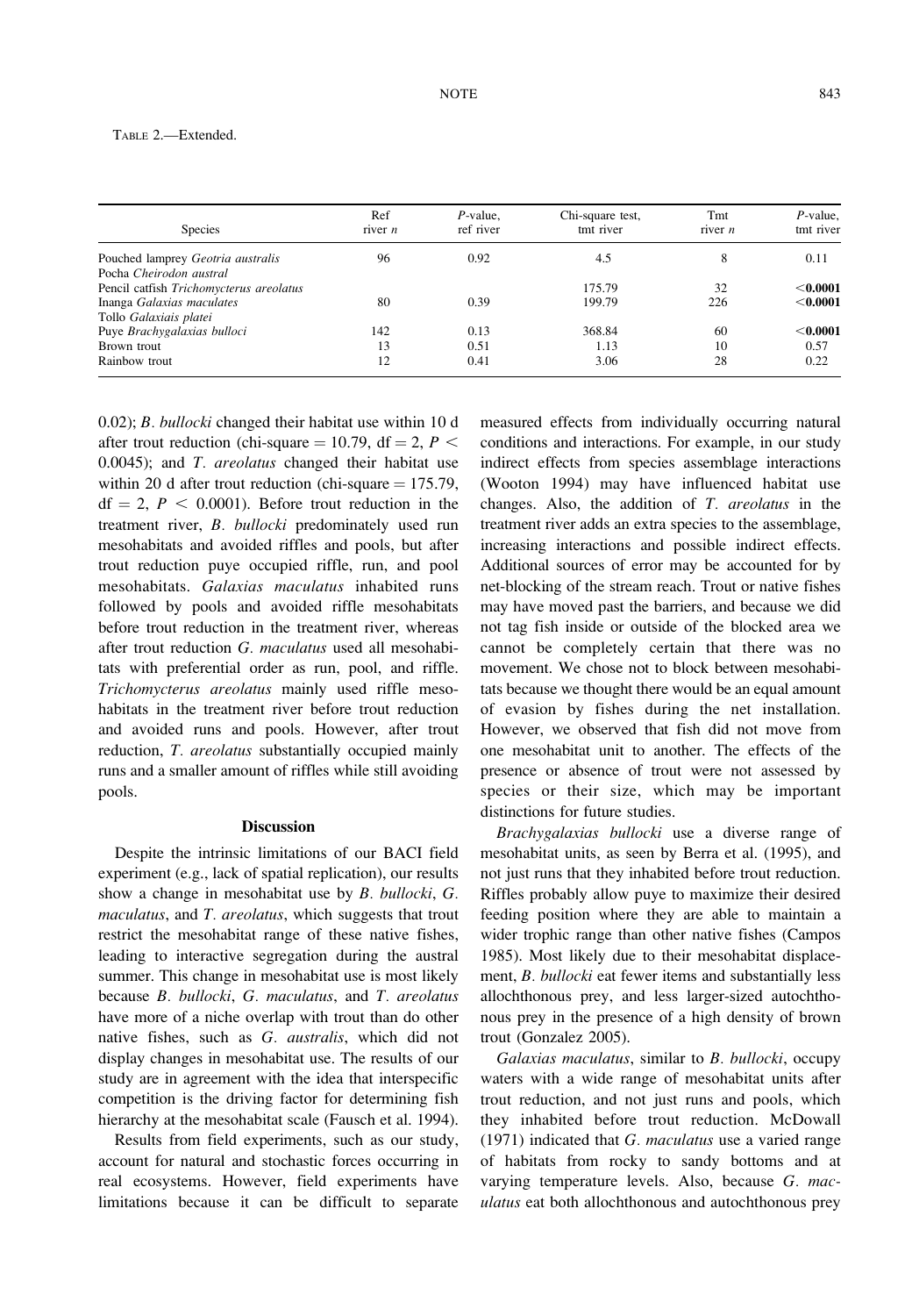

FIGURE 2.—Mesohabitat use by native Chilean fishes (Galaxias maculatus, Brachygalaxias bullocki, and Trichomycterus areolatus) before and after rainbow trout and brown trout reduction in the treatment river from January to April 2005, using Jacobs' selectivity index  $D$ , which ranges from  $-1$ (complete avoidance of mesohabitat) to  $+1$  (exclusive use of mesohabitat).

items (Campos 1985; Gonzalez 2005), they have access to all mesohabitat units and a wide range of food sources.

After trout reduction, T. areolatus used runs followed by riffles. This species has the ability to take shelter between and on the underside of rocks and boulders (Campos 1985), and has a specialized feeding behavior with a low trophic range, eating only autochthonous prey associated with rocky benthic substrates (Habit et al. 2005). Relative to riffles, runs maintain higher periphyton cover that autochthonous prey grazers would potentially feed upon, possibly leading to more abundant food resources for T. areolatus. Thus, it is likely that a position in run habitat allows T. areolatus to maintain their desired food resources and exert less energy than is required to maintain position in riffle habitat. This specialized mesohabitat use is probably the reason for the wide distribution of pencil catfish in rivers that are fast-tomedium flowing with large cobbles and boulders (Arratia 1983; Habit et al. 2005).

However, not all native fishes changed their mesohabitat use after trout reduction. Juvenile G. australis used pool mesohabitats regardless of trout density levels. This species may not exploit enough of the same mesohabitat resources as trout or they may maintain an evolutionary adaptation that allows them to succeed against trout. It also is not known whether G. platei or C. australe changed their mesohabitat use after trout reduction because they were left out of the comparison analysis. In our study, G. platei were most often captured in pools and runs that provided darkness either due to cover or shade. This result is supported by Chusca et al. (2004) who classified G. platei as deepwater bottom dwellers, with tolerances for lower dissolved oxygen and higher turbidity levels. In our study, C. australe were captured exclusively in pools, mainly with the aquatic plant Callitriche lechleri. It is probable that this type of vegetation sustains a higher density of microcrustaceans, such as Cladocera, and the relatively small autochthonous prey that constitute the highly specialized diet of C. australe (Campos 1985; Gonzalez 2005).

Understanding changes in habitat use by certain native fishes after trout reduction will provide insight into which species has the most niche overlap with trout and allow for predictions as to which native fish species are at the most risk for competition. Native species classified with higher risks could receive heightened levels of priority and protection in their catchments. However, there is currently no law that provides legal protection for native fishes, whereas introduced trout do have this protection, which makes current fisheries management of unprotected native fishes difficult and challenging.

# Acknowledgments

This research was supported by a Fulbright Fellowship to B.E.P., Nucleus Millennium Forest Ecosystem Services (FORECOS) P04-065-F of The Ministry of Planification (MIDEPLAN), and the Aquatic Ecology Laboratory at Universidad Austral de Chile in Puerto Montt. The manuscript was improved by comments